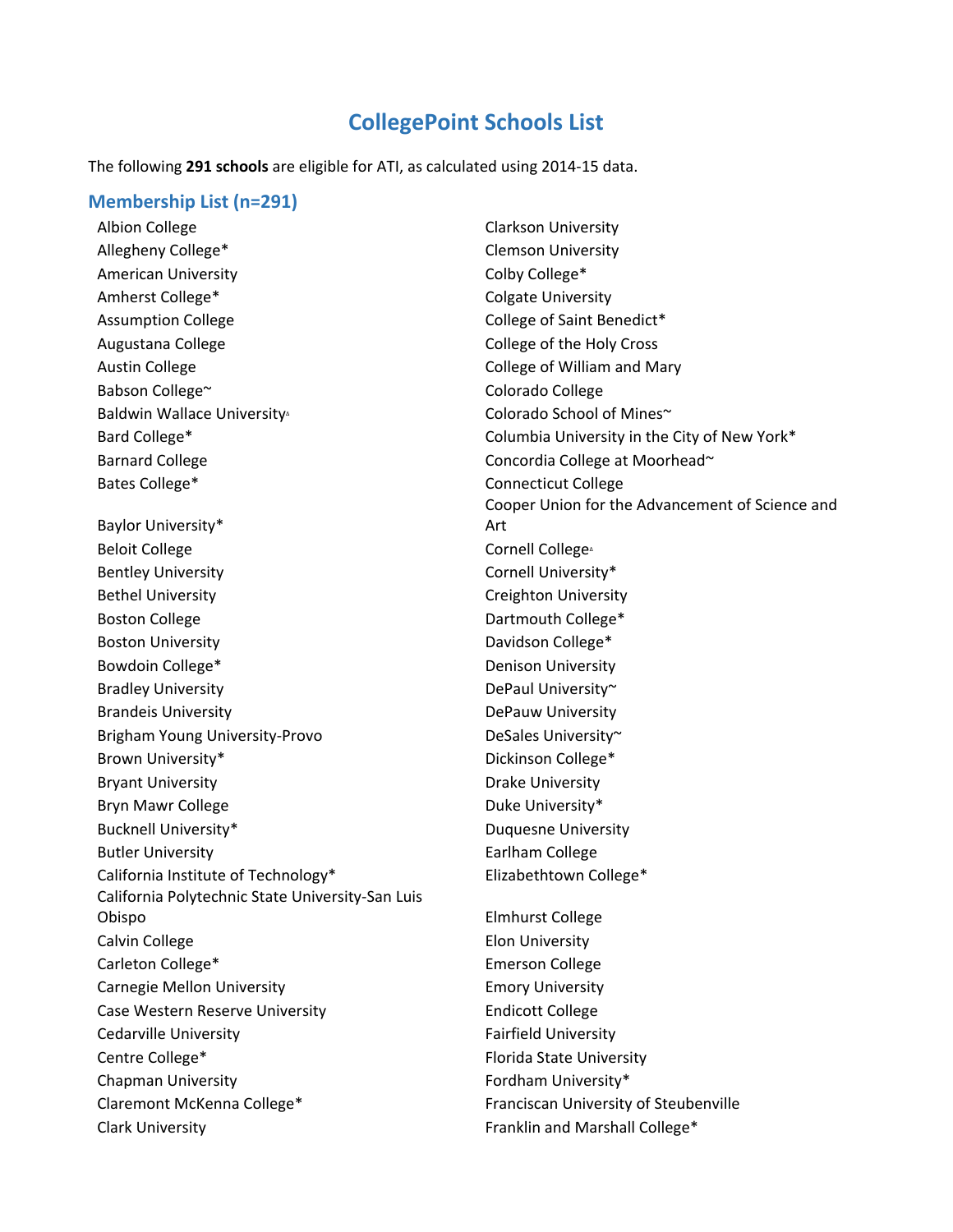Furman University **Martin Luther College** Martin Luther College George Washington University Maryland Institute College of Art~ Georgetown University\* The Massachusetts College of Art and Design~ Georgia Institute of Technology-Main Campus\* Massachusetts Institute of Technology Gettysburg College\* The College College McDaniel College Gonzaga University **Messiah College** Messiah College Gordon College **Miami University-Oxford** Miami University-Oxford Goshen College **Michigan State University** Grinnell College **Middlebury College** Middlebury College Grove City College~ The College and College and College Moravian College Gustavus Adolphus College and Mount Holyoke College Hamilton College **Muhlenberg** College Muhlenberg College Harvard University\* Nazareth College Harvey Mudd College New York University\* Haverford College **North Carolina State University at Raleigh** North Carolina State University at Raleigh Hendrix College Northeastern University Hobart William Smith Colleges Northwestern University\* Hope College **Oberlin** College **Oberlin** College Houghton College~ The College Contract of College Contract Occidental College Illinois State University Ohio State University-Main Campus\* Illinois Wesleyan University Pennsylvania State University-Main Campus Indiana University-Bloomington Pepperdine University Ithaca College **Pitzer College** Pitzer College James Madison University **Properties According to Matheman According Point Loma Nazarene University** John Carroll University **Pomona College\*** Johns Hopkins University\* The Community of Princeton University\* Juniata College\* The College of the Providence College Kalamazoo College **Purdue University-Main Campus** Kenyon College\* The College of the College of College and College and College and College and College and College and College and College and College and College and College and College and College and College and College Knox College **Ramapo College of New Jersey** Lafayette College\* The College Reed College Lake Forest College~ The College College College College College Rensselaer Polytechnic Institute Lawrence University\* The Communication of Design \*~ Le Moyne College **Rhodes** College **Rhodes** College Lebanon Valley College\* The Collection of the Collective Rice University\* Lehigh University\* The College Ripon College Lewis & Clark College **Robert Morris University Illinois**~ Loyola Marymount University **Rollins College** and Rollins College and Rollins College and Rollins College and Ro Loyola University Chicago **Rose-Hulman Institute of Technology** Loyola University Maryland **Rowan University** Rowan University Luther College The Rutgers University-New Brunswick\* Macalester College Saint Anselm College Manhattan College Saint John Fisher College Marist College\* The Saint Johns University Marquette University **Saint Joseph's University** Saint Joseph's University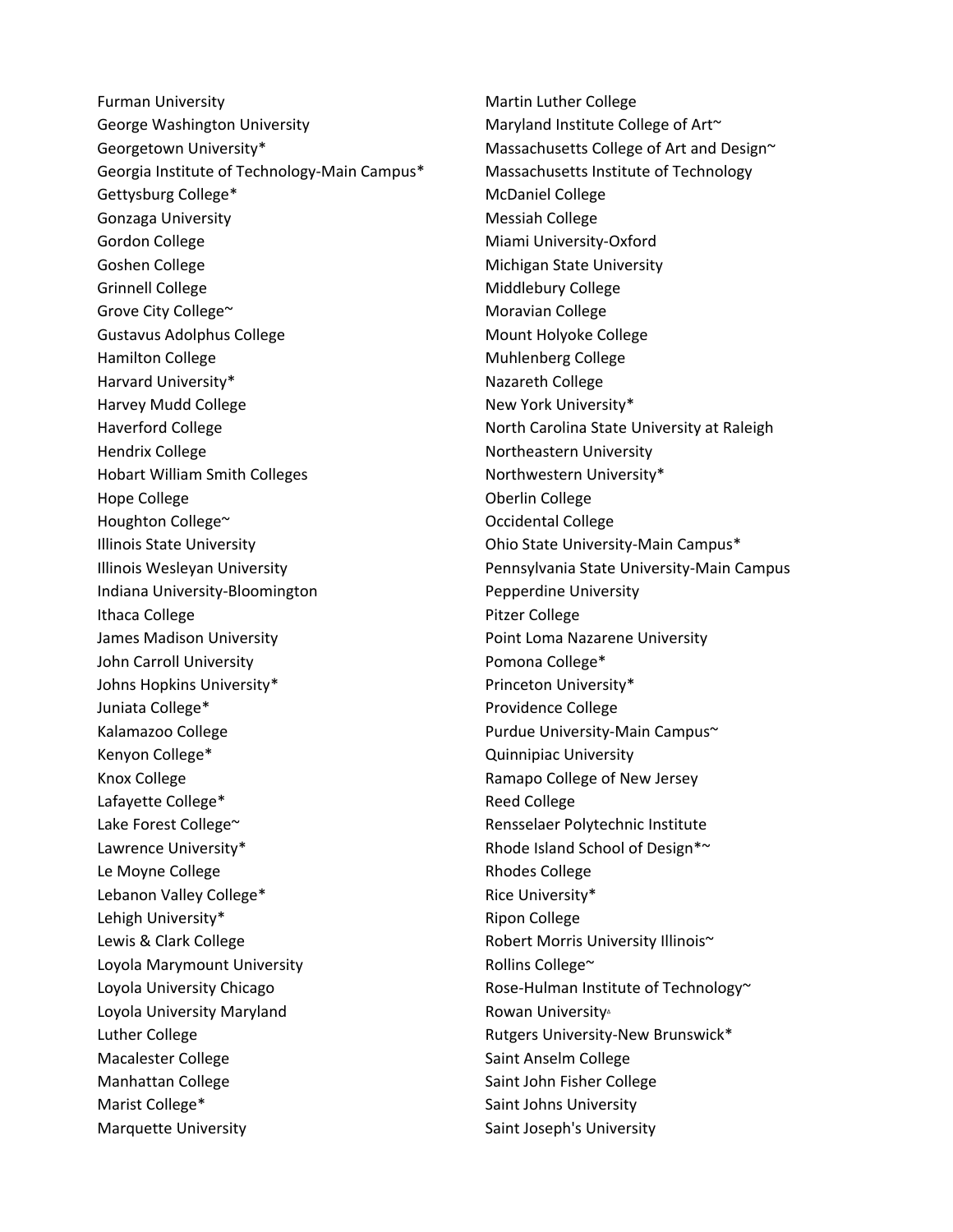Saint Louis University **No. 2018** Union College Saint Mary's College The United States Merchant Marine Academy Saint Michael's College\* The College of the University at Buffalo Saint Norbert College **Northert College** University of California-Berkeley\* Saint Vincent College The University of California-Davis\* Salve Regina University~ The University of California-Irvine\* Samford University University of California-Los Angeles\* Santa Clara University **No. 2018** University of California-Merced<sup>\*~</sup> Sarah Lawrence College The University of California-Riverside\*~ Scripps College The University of California-San Diego\* Seattle Pacific University **No. 2. Interest and Seattle Pacific University of California-Santa Barbara\*** Seattle University **Seattle University University of California-Santa Cruz\*** Sewanee-The University of the South University of Chicago Siena College **University of Connecticut University of Connecticut** Skidmore College The University of Dallas Smith College\* The College of Dayton and Diversity of Dayton \* Southern Methodist University **Example 20 Southern Methodist University** of Delaware Southwestern University **No. 2018** University of Denver\* Spelman College\* The College of Florida University of Florida St Lawrence University **St Lawrence University University of Georgia** St Mary's College of Maryland University of Illinois at Urbana-Champaign St Olaf College University of Iowa Stanford University\* The Community of Mary Washington State University of New York at New Paltz~ University of Maryland-College Park\* Stevens Institute of Technology University of Massachusetts-Amherst\*~ Stonehill College University of Miami\* SUNY at Binghamton **National Community of Michigan-Ann Arbor\*** University of Michigan-Ann Arbor\* SUNY College at Geneseo SUNY College at Geneseo Current Cities\* SUNY Oneonta~ University of Missouri-Columbia~ Swarthmore College\* The College of North Carolina at Chapel Hill\* Syracuse University **No. 2018** University of North Carolina Wilmington  $\sim$ Taylor University University of Notre Dame Texas A & M University-College Station University of Pennsylvania\* Texas Christian University University of Pittsburgh-Pittsburgh Campus The College of New Jersey The College of New Jersey The College of New Jersey The College of Wooster **National Exercise Sound** University of Puget Sound The Juilliard School~ University of Redlands The University of Texas at Austin\* The University of Richmond\* Transylvania University University of Rochester Trinity College Trinity College Trinity College University of San Diego Trinity University University of San Francisco Truman State University University of Scranton Tufts University **Tufts** University of South Carolina-Columbia<sup>\*</sup> Tulane University of Louisiana~ University of Southern California\*

Susquehanna University University of New Hampshire-Main Campus